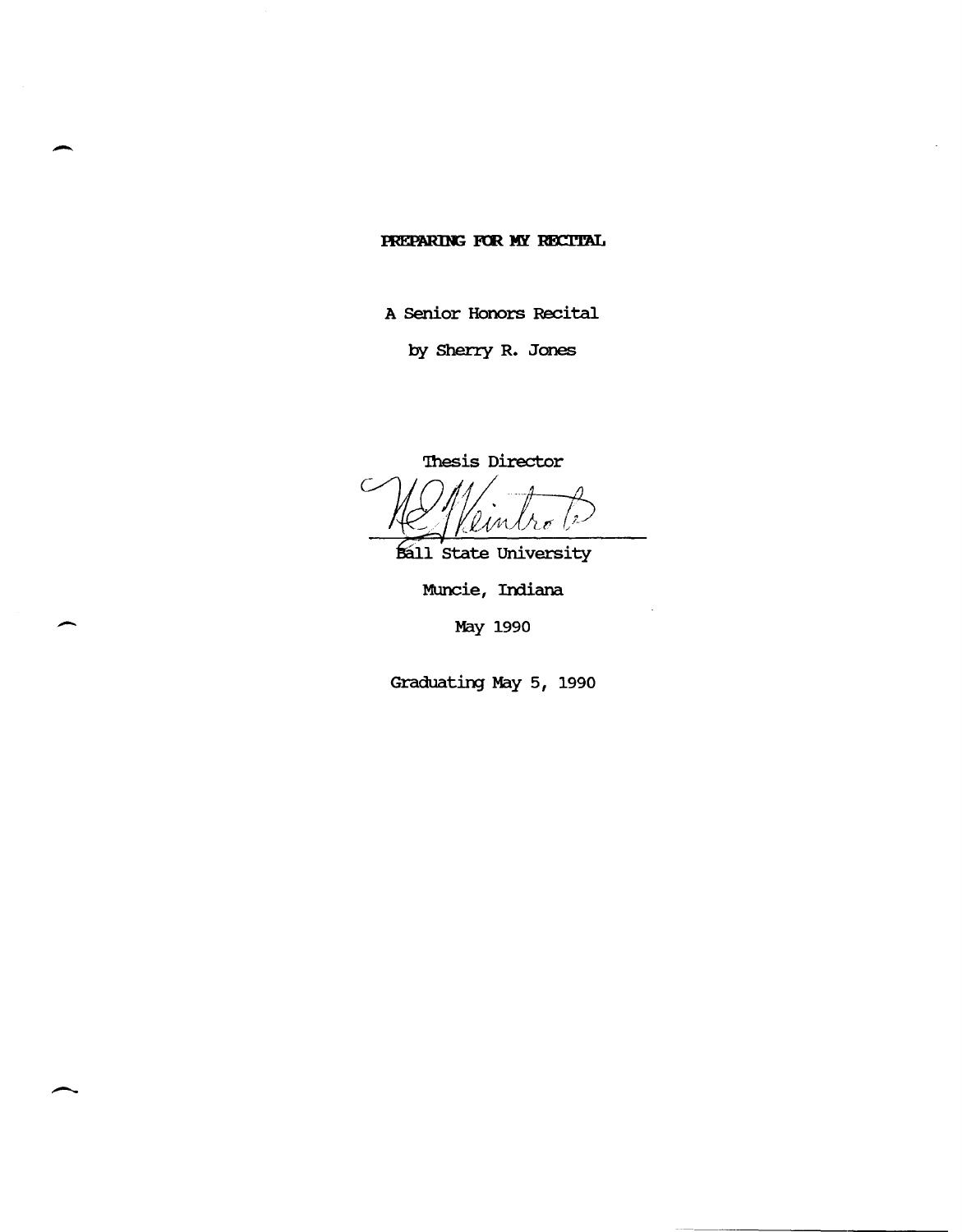Timothy Gallway has written a book entitled The Inner Game of Tennis that outlines the principles, both physical and mental, of the tennis player and his game. In recent years, athletes and musicians alike have begun to draw correlations between preparing for an athletic event and a musical performance in terms of the demands that are placed on the individuals' body. In fact, Timothy Gallway was recently joined by Barry Green, string bassist with the Cincinnati Symphony, in writing a follow-up to Gallway's book, in which the principles of tennis are applied to music. This book is entitled The Inner Game of Music. As a musician, I believe that a solo performance can be approached in much the same manner as an athletic competition, with particular attention to the technical, physical, and mental demands.

I have chosen to discuss the technical demands first as this is the area that requires the most attention, with particular emphasis being placed upon coordination, determination, and dedication. Playing a stringed instrument may very well be one of the most difficult in tenns of coordinating the bow ann to the left hand finger action, and the hand and eye coordination that is involved in reading music from the page and then translating the information to the instrument itself. There are no frets on a violin, like there is on a quitar, so violinists learn to play by feel as well as by sight and by ear. This type of technical training begins as soon as the instrument is taken up and must be continually fostered and developed if the musician is to someday enjoy a successful and pleasing solo performance. While it is always important to strive for perfection, one must realize that the process is ongoing and improvement will continue to be made as long as he is determined to stick with it, and is dedicated to the cause, so to speak. A single level of perfection does not exist, therefore one must always continue to strive for the next step beyond. I believe the saying goes that the musician should never practice only

-

-

• … I 990  $:166$ 

 $\epsilon$ i $\zeta$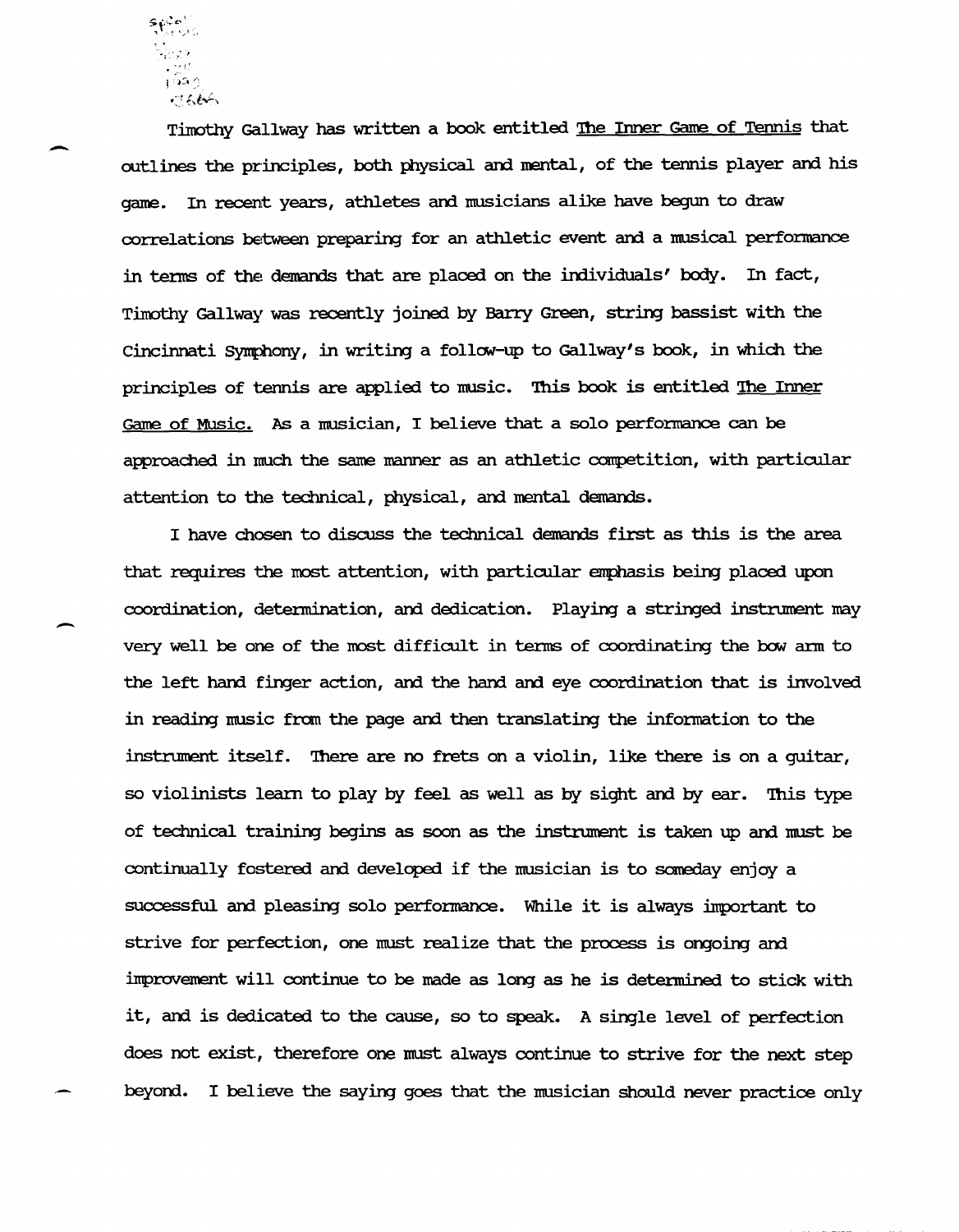until he gets it right, but until he cannot get it wrong.

The next stage in preparing for a performance is physical. The process of practice and music analysis is exhausting and requires that the musician be in excellent health and physical condition. He must have developed a high level of endurance and stamina which results in part from the process of technical training. I gave particular attention to my diet am exercise schedule in the months before my recital. Regular exercise made me feel at my physical best, and I was able to maintain a healthy routine of sleep and activity so that I was not physically run-down prior to my recital. A good night's sleep the night before my recital was undoubtably the best present that I could have given myself, and helped me to have the proper mental attitude when the day finally arrived.

The stress of anticipation is enough to drive even the sanest person crazy, and the ability to control that stress is the key to a successful perfonnance. .About three days prior to the recital I experienced a horrifying emotion: fear. I took a complete leave of my senses. Fortunately, my practicality took over and I was able to analyze the situation at hand to the point of control. Technically, I was prepared. I could play everything on my program with a good deal of comfortability and didn't expect any surprises. Physically, I was in the best shape that I had ever been, and I knew that I had the endurance and stamina needed to get me through the hour long performance. Mentally,... well, I was slowly pulling myself together. This was now the most crucial aspect of the day's performance, I simply made up my mind that I was ready, I was not going to fret, and I was going to give a good, if not great, recital. And, I did. I was completely at ease by the time I took the stage Sunday afternoon, April 29, 1990 at 3:00 p.m., and was able to perform in such a way that touched both audience and performer alike.

 $\overline{\phantom{0}}$ 

 $\overline{\phantom{0}}$